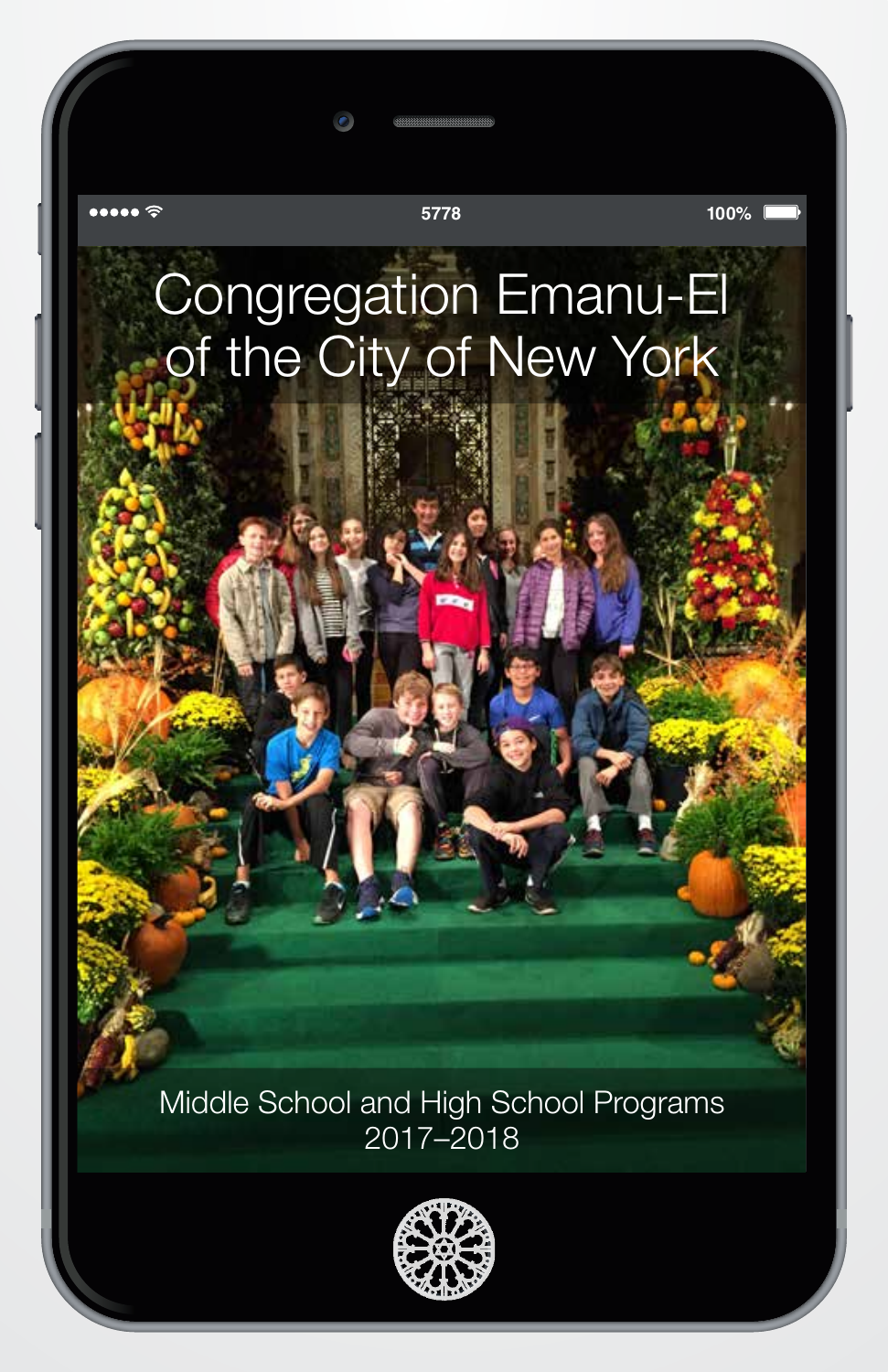$\bullet \bullet \bullet \mathrel{\widehat{\mathop{\sim}}\mathop{\sim}}$ 

**WELCOME! PAGE 2**

**facebook search in the search in the search of the search in the search in the search in the search in the search in the search in the search in the search in the search in the search in the search in the search in th** 



Coordinator of Youth Learning and Engagement at Temple Emanu-El Lives in: New York, NY From: Harrison, NY

Friends





Saul Kaiserman



Jackie Schreiber



Hi Everyone! My name is Emma Kate Lindsay, and I am the new Coordinator of Youth Learning and Engagement. I'm very excited for the upcoming year and getting to know all of your through our many different programs and events. We offer educational, social and community service opportunities for teens throughout the year. The classes and activities range from one day events to weekend trips to full year curricula. To sign up for a program, fill out a registration form at www.emanuelnyc.org/teens. If you have questions, I would be delighted to speak with you. Please contact me at 212-507-9529, or elindsay@emanuelnyc.org.

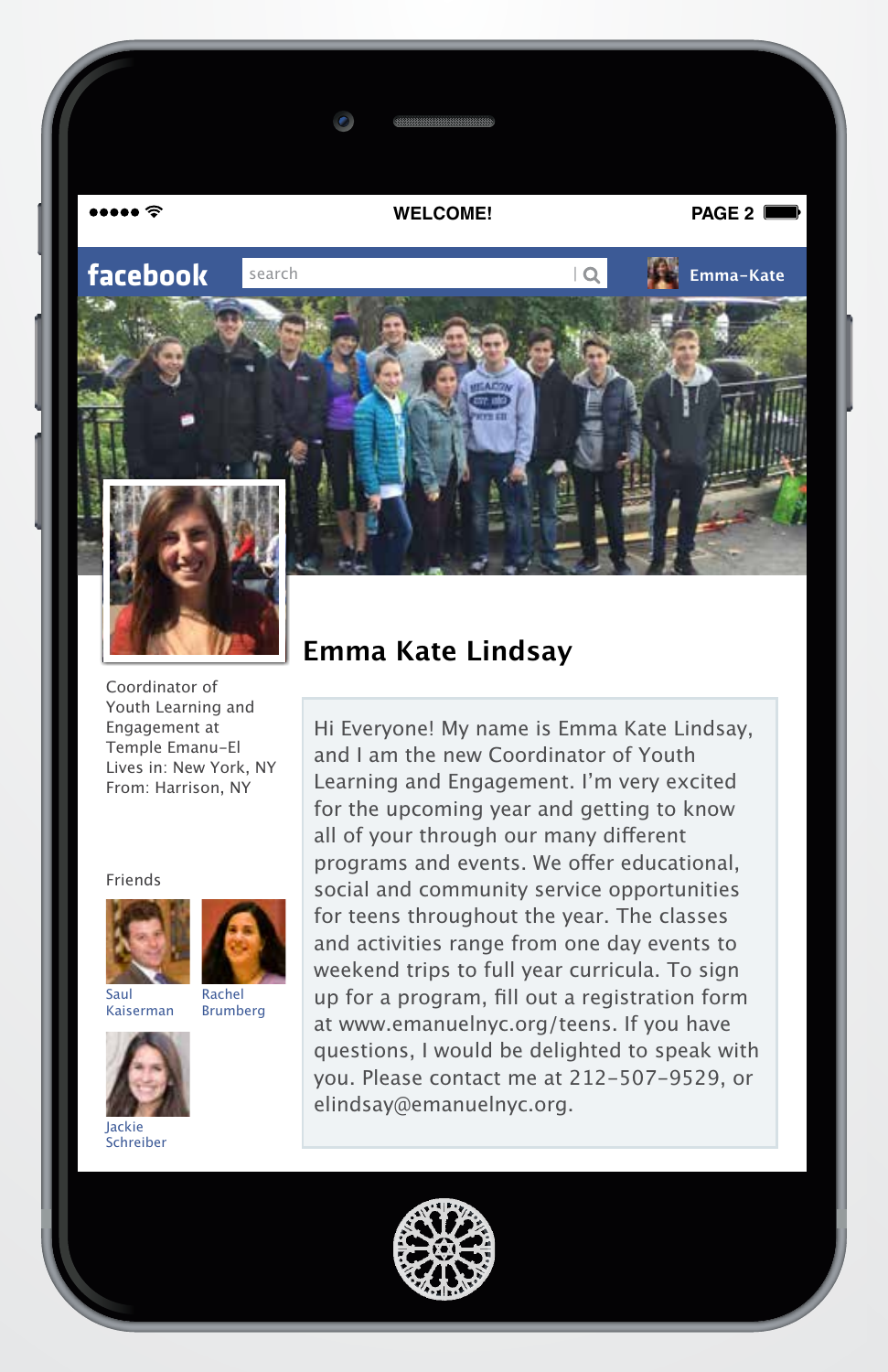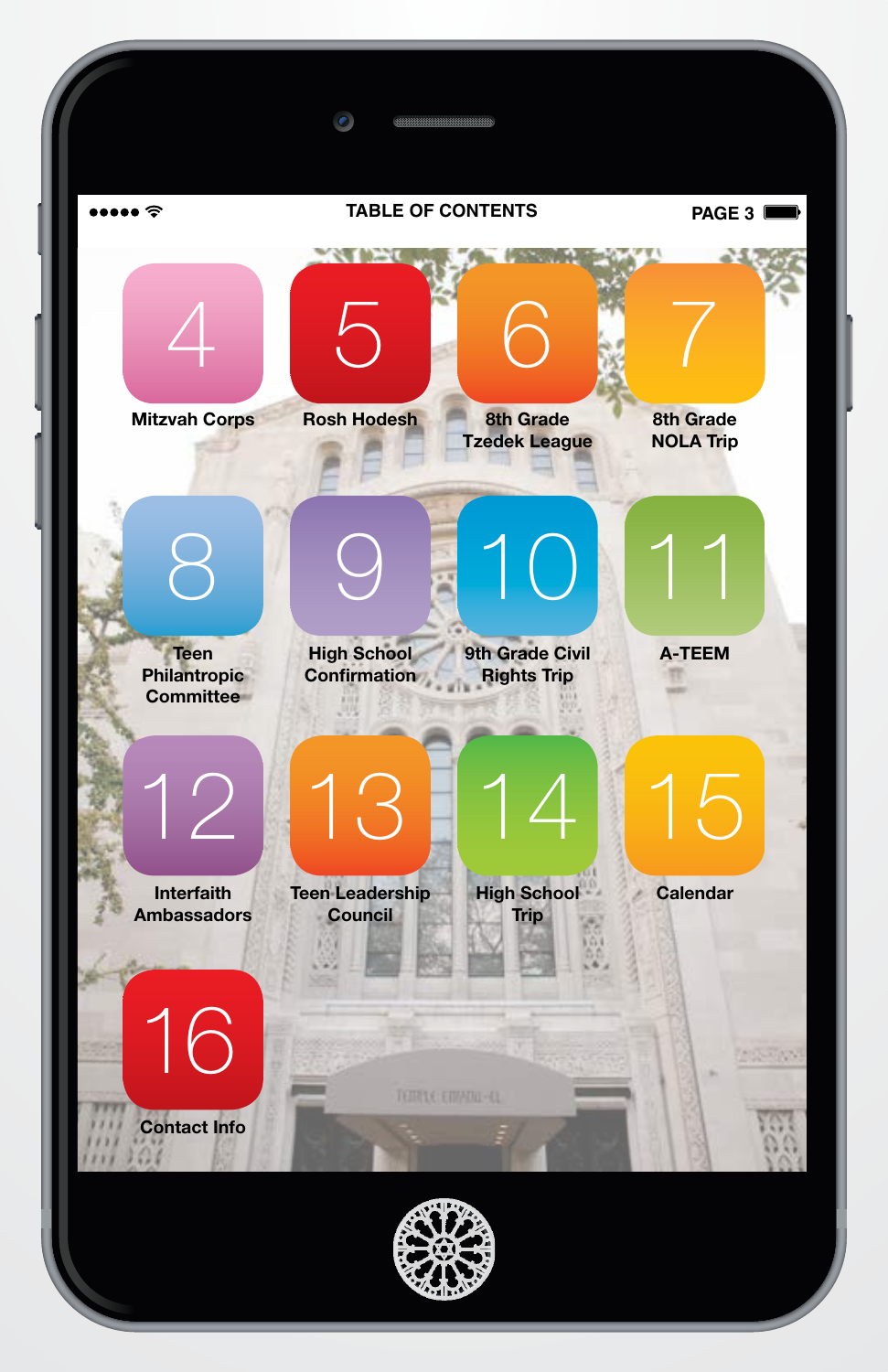#### AAAAA S

**PAGE 4**

# 7th Grade Mitzvah Corps



## Mitzvah Corps 7th Grade



#### $\blacktriangleright$  613 likes

**Mitzvah Corps** empowers you to respond to important societal challenges such as education inequality, senior citizen care, diversity, hunger and climate change. #adultjewishresponsibility

View all comments:

learning.session Learn from our tradition how best to respond to a cause. Build skills that help you volunteer meaningfully and effectively during the corresponding action session.

action.session Participate in a hands-on community service event with your classmates @organizations that respond to the cause you studied in the Learning Session. #tikkunolam

reflection.session React to your experience at the Action Session and discuss with your classmates ways to make sustainable change to the selected cause.

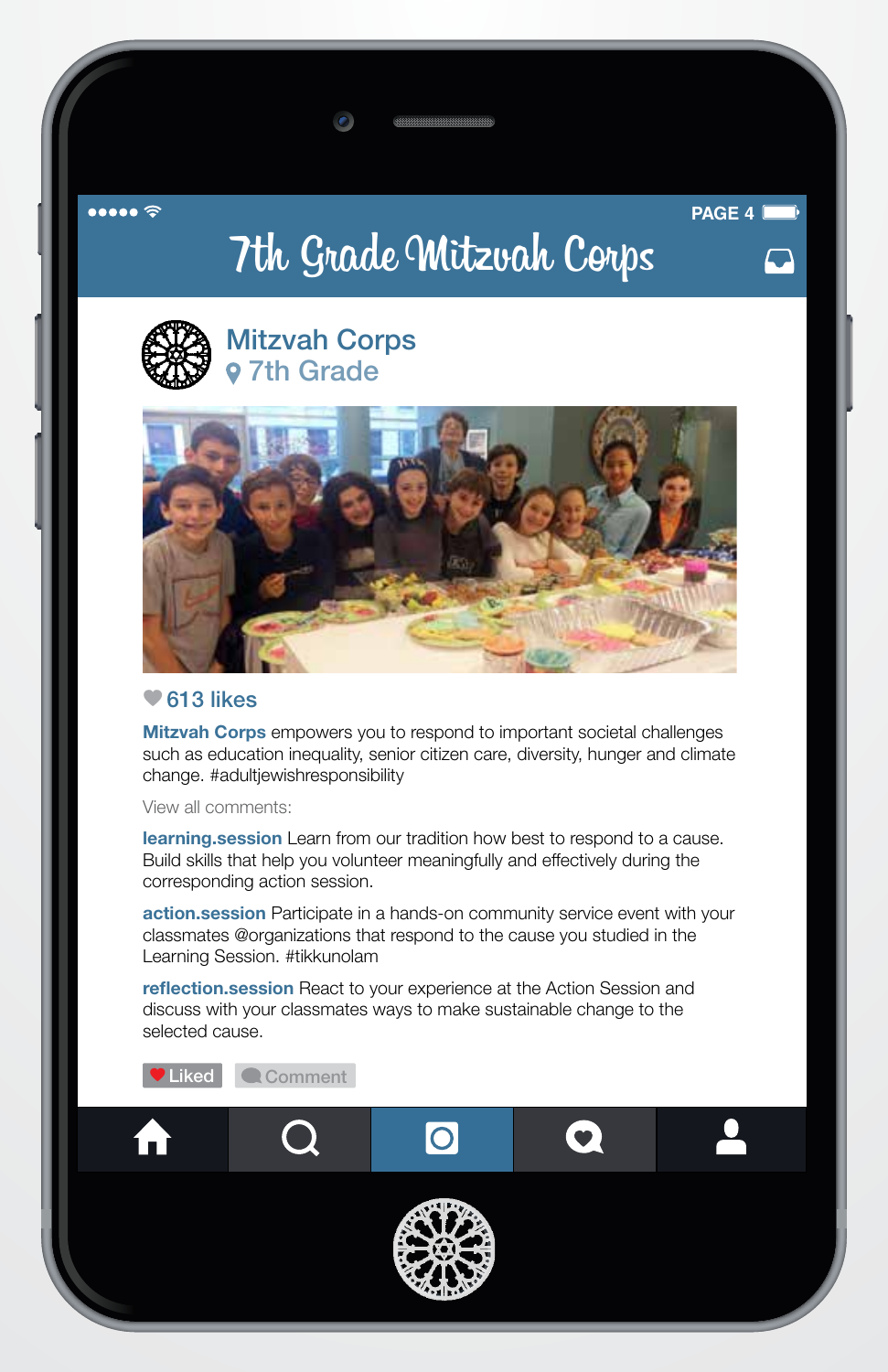nne ÷

 $\bullet$ 

**ROSH HODESH**

**PAGE 5**

## IT'S A GIRL THING!

7th and 8th grade girls—Have a great time one Sunday evening a month celebrating Rosh Hodesh! Enjoy dinner, yoga, art, drama and conversation about monthly themes.

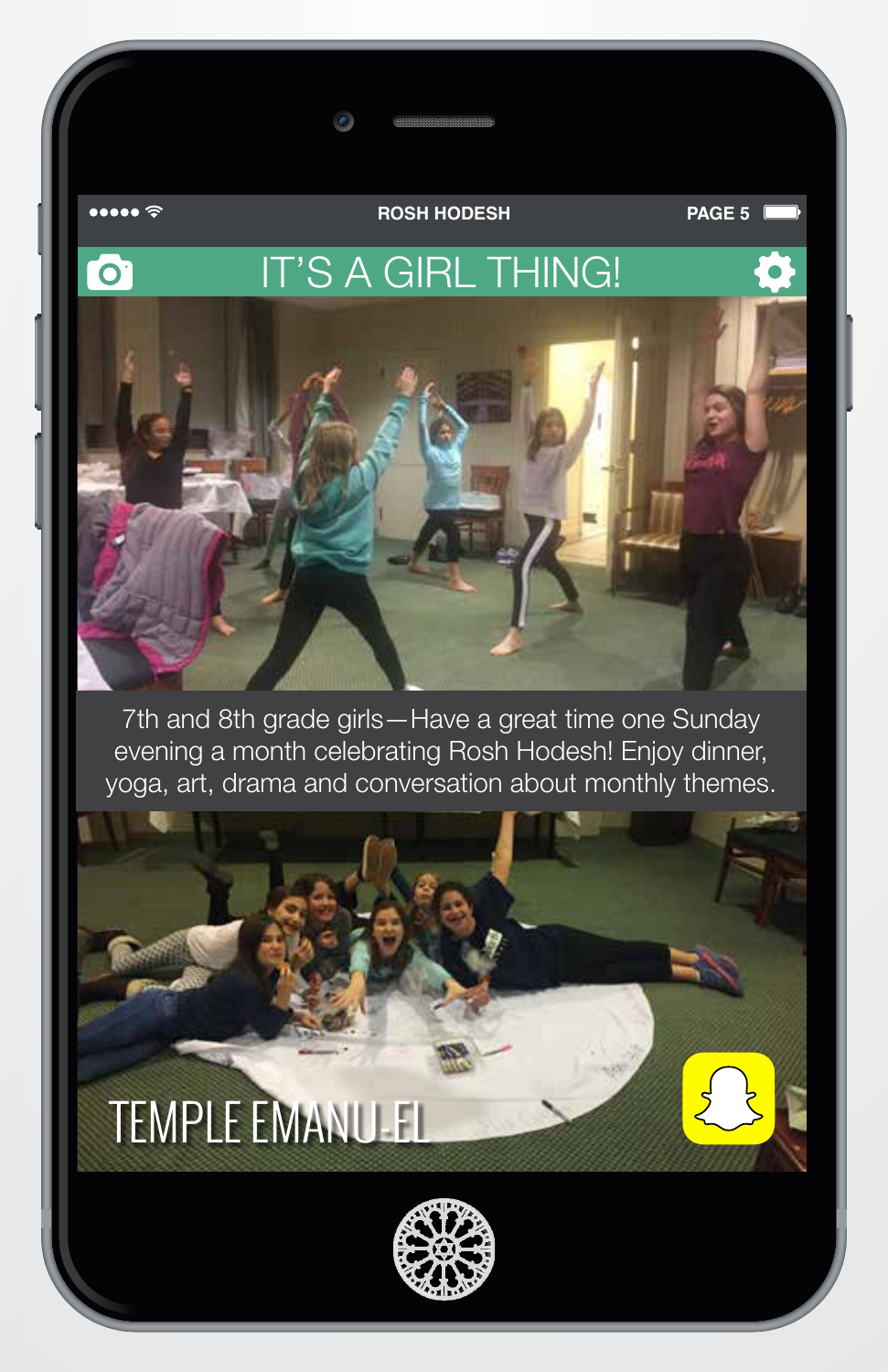#### **8TH GRADE TZEDEK LEAGUE PAGE 6**

**facebook search** *Tacebook* **IQ** *Tacebook* 



naaa ⊗



## **Tzedek League**

#### **Upcoming Event for Tzedek League: Sunday Summit**

Our monthly Sunday Summit is coming up, this Sunday, 5:00– 7:00pm! Learn about fundraising, advocacy, education and other ways to help your chosen cause #pursuejustice

#### **Tzedek League** ➞ **Association to Benefit Children**

We've chosen working with underprivileged kids for the 7th year in a row! Can't wait to see you one Saturday a month, 11:00am– 2:00pm or one Wednesday a month, 4:00–6:00pm.

#### **Friendship Circle** ➞ **Tzedek League**

So glad to be chosen as one of the 8th graders' organizations! Have fun with children with special needs one Sunday a month, 1:00–3:30pm.

#### **Drop in Volunteering!**

Calling all 8th graders who want to stay involved with Tzedek League. Four times this year, we are offering drop in volunteer sessions. Come join your friends at ABC or Friendship Circle when you can!

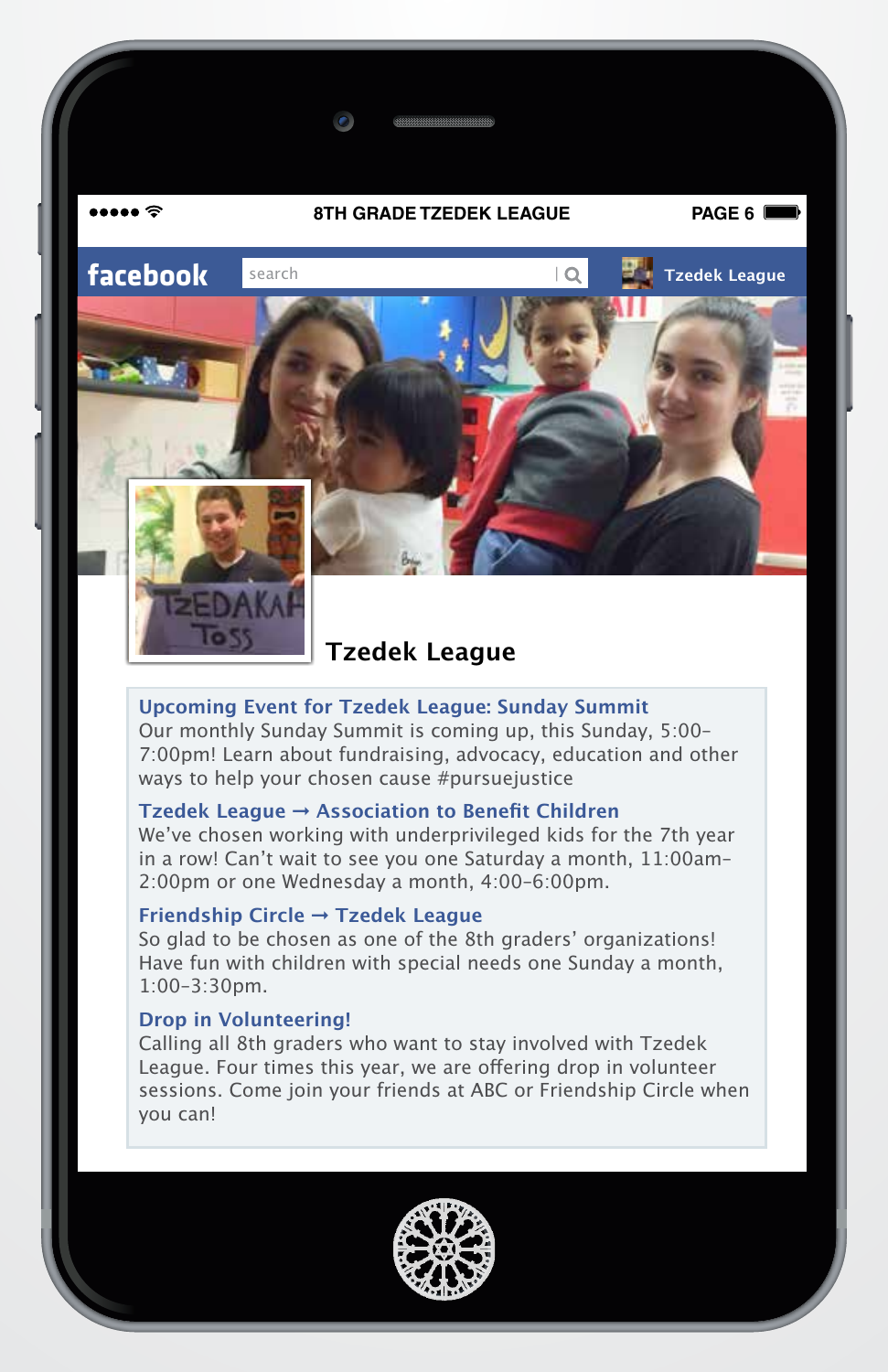#### **8TH GRADE NEW ORLEANS TRIP PAGE 7**

 $\bullet$ 

 $\bullet \bullet \bullet \bullet \mathrel{\widehat{\approx}}$ 

# NOLA  $\overline{O}$

Join us for a weekend of service and culture! January 12–15, 2018. \$975.

# New Orleans

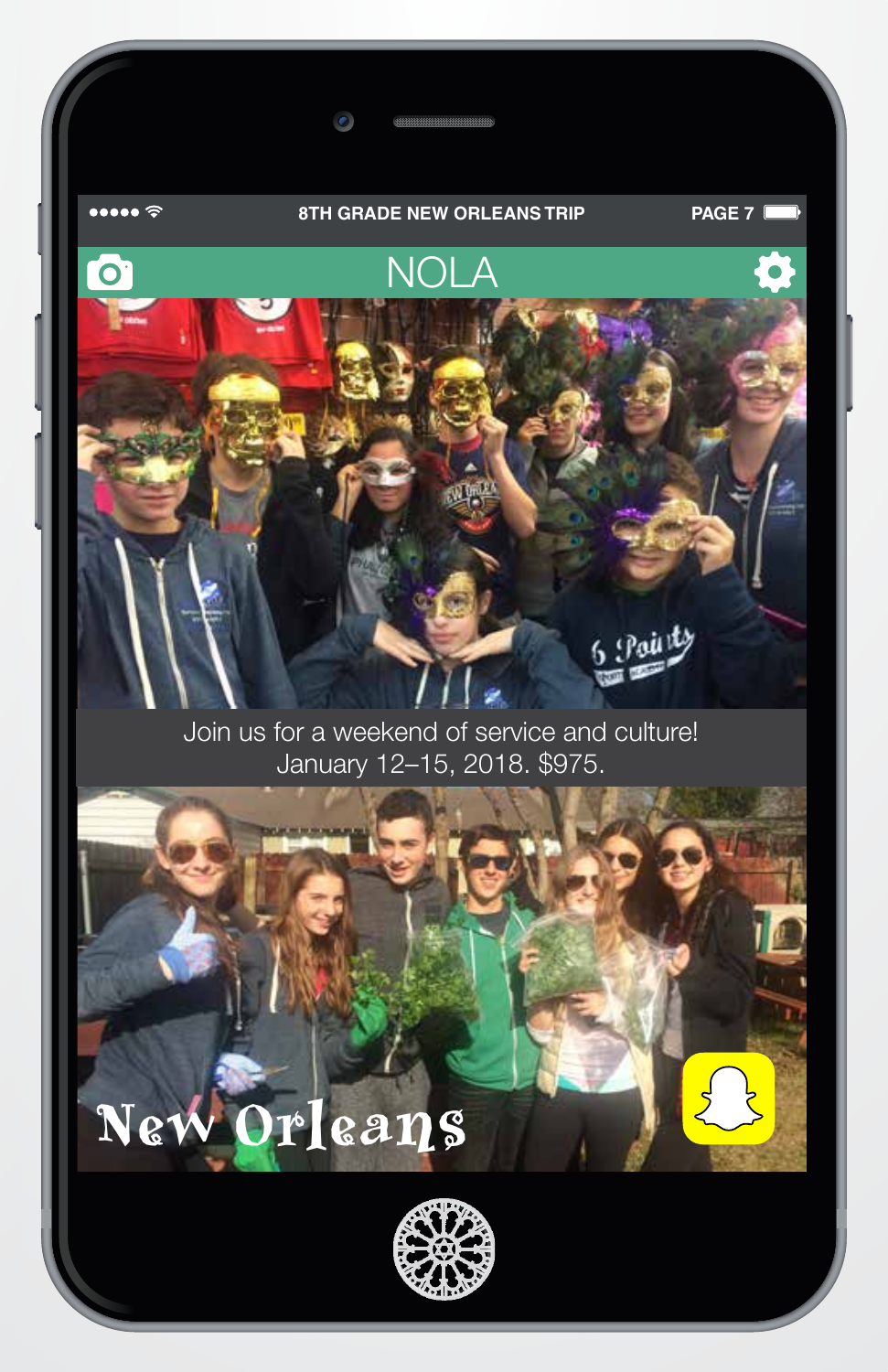

#### **TEEN PHILANTHROPIC COMMITTEE PAGE 8**

 $\bullet$ 

**facebook search** *Teen Philanthropic Teen Philanthropic* 



## **Teen Philanthropic Committee**

Children of Promise

Five Thousand and

1. Wa 27, 270

 $1.50000$ 

Became friends with 8th-12th graders at Temple Emanu-El



**f** Welcome News Feed  $\alpha_{\rm 33}$ Messages 31 Events

### Find Friends

- $\Box$  Photos
	-

Teen Philanthropic Committee shared \$10,000 – with Children of Promise and Harlem Educational Activities Fund

#### **Teen Philanthropic Committee** ➞ **Emanu-El NYC Teens**

What would you do with \$10,000? Join other Emanu-El teens once a month to go through the grantmaking process – choose an area of need, create a mission statement, design a grant application, read proposals, go on site visits and choose a deserving organization for your grant!

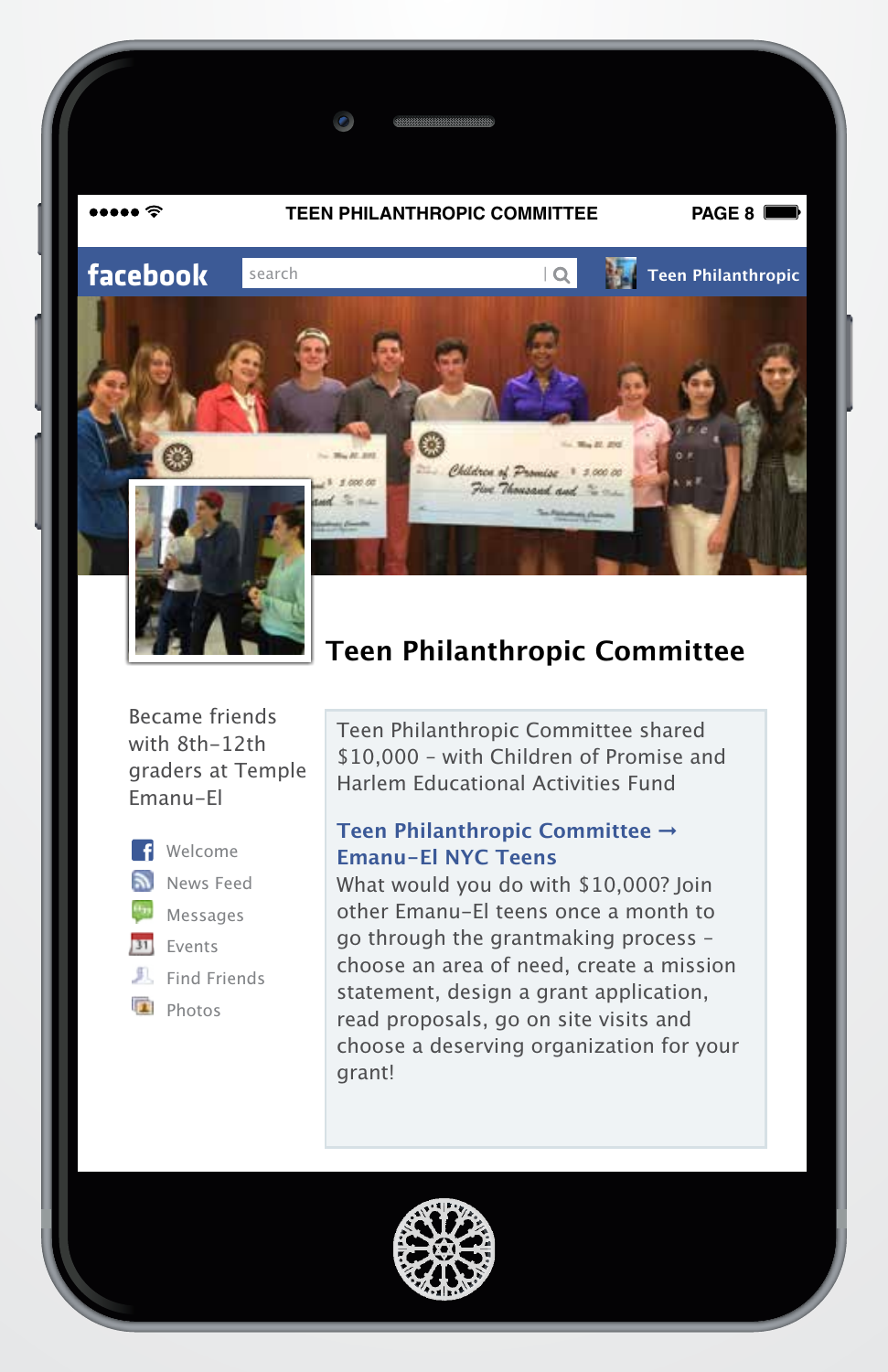#### **HIGH SCHOOL CONFIRMATION PAGE 9**



 $\bullet \bullet \bullet \bullet \mathrel{\widehat{\mathop{\sim}}\nolimits}$ 



- Meet on Monday evenings for intimate gatherings with Rabbi Davidson, and Emma Kate Lindsay.
- Enjoy dinner and discuss important questions about God and what is going on in the world around you. Engage in experiential learning and choose an issue to respond to as a class.
- The year culminates with the magnificent Confirmation ceremony!



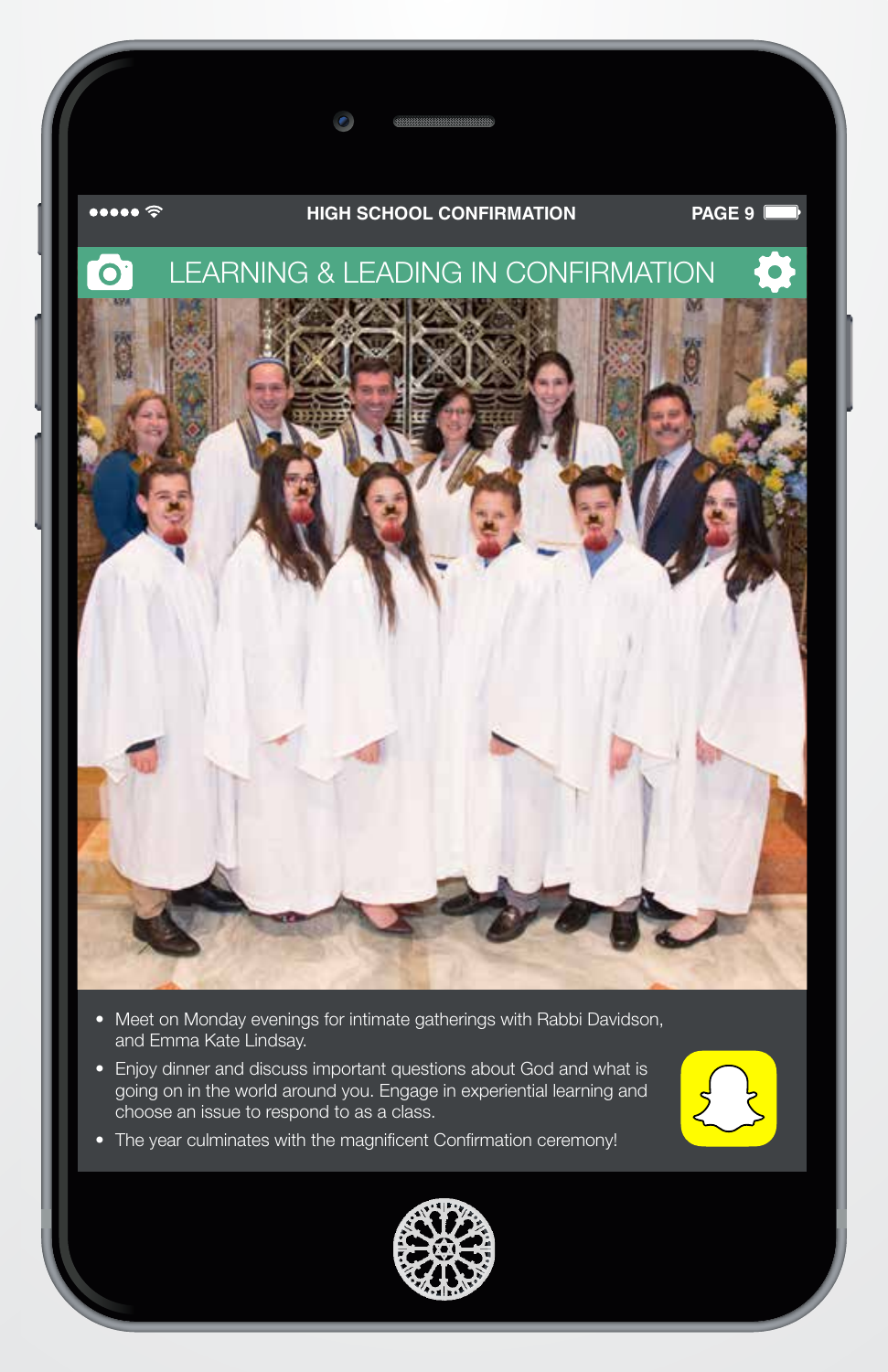AAAAA S

**PAGE 10**

# 9th Grade Civil Rights Trip



Civil Rights Trip **9** 9th Grade



#### $\P$ 1965 likes

Civil.Rights Travel with 9th graders from Temple Shaaray Tefila and Temple Israel to the south to learn about this crucial time period in American history and the impact the Jewish community had. February 8–11, 2018, \$975.

View all comments:

montgomery.alabama Relive the Montgomery Boycott at the Rosa Parks Museum #startamovement

selma.alabama Re-enact the famous march over the @EdmundPettusBridge #prayingwithourfeet

atlanta.georgia Experience services at Martin Luther King, Jr.'s church #ihaveadream

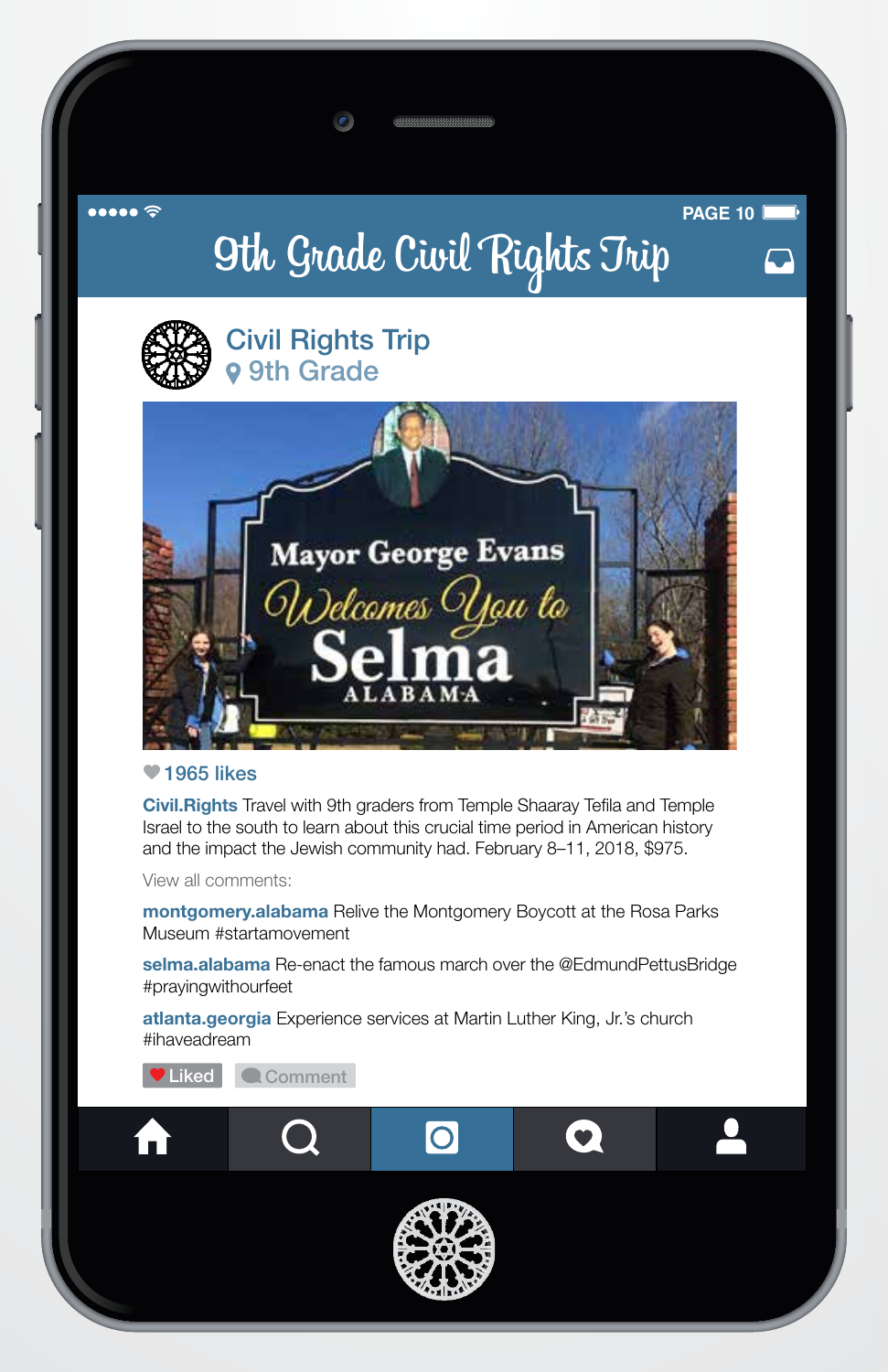$\bullet \bullet \bullet \mathrel{\widehat{\mathop{\sim}}\mathop{\sim}}$ 

**facebook search** *A-TEEM* **A-TEEM** 

**A-TEEM PAGE 11**



**A-TEEM**

#### **Rachel Brumberg** ➞ **High School Students**

Be a role model on the A-TEEM: Assistant Temple Emanu-El Madrichim (Leaders). This is a learning, working and teaching internship program that gets you involved in all aspects of the Religious School. Help out in the school office, interact with students and engage in Jewish study.



#### **Teen** ➞ **A-TEEM**

I had so much fun leading Tribes and teaching our Sunday 3rd-5th graders about Jewish texts and values.



**Teen** ➞ **A-TEEM** Love doing bulletin board lessons!

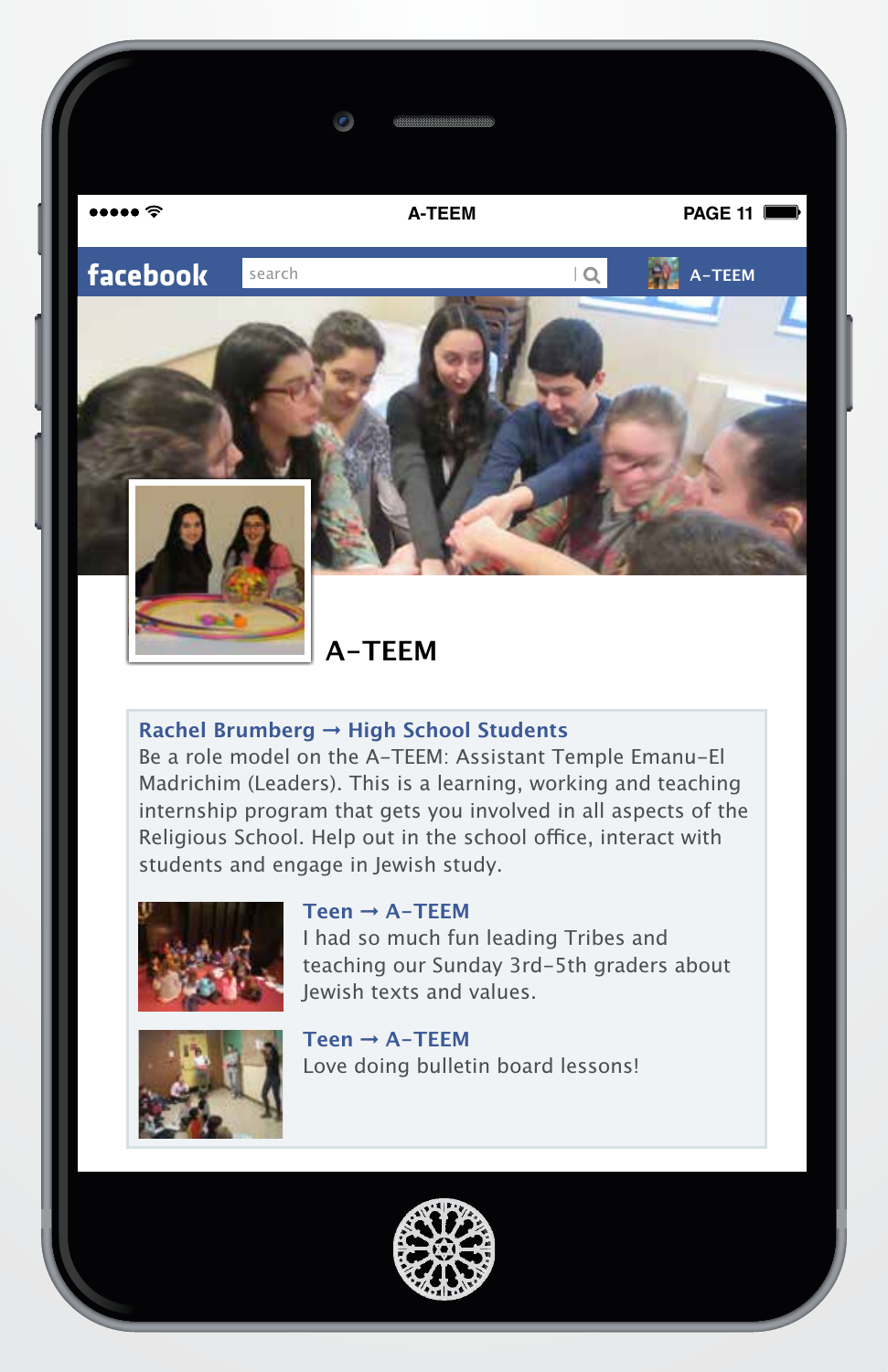

#### **Want to connect with teens from outside our community?**

Join teens from Emanu-El and Abyssinian Baptist Church as get together to learn, volunteer and have fun! We will learn about and experience other traditions and religions, and make new friends in the process.

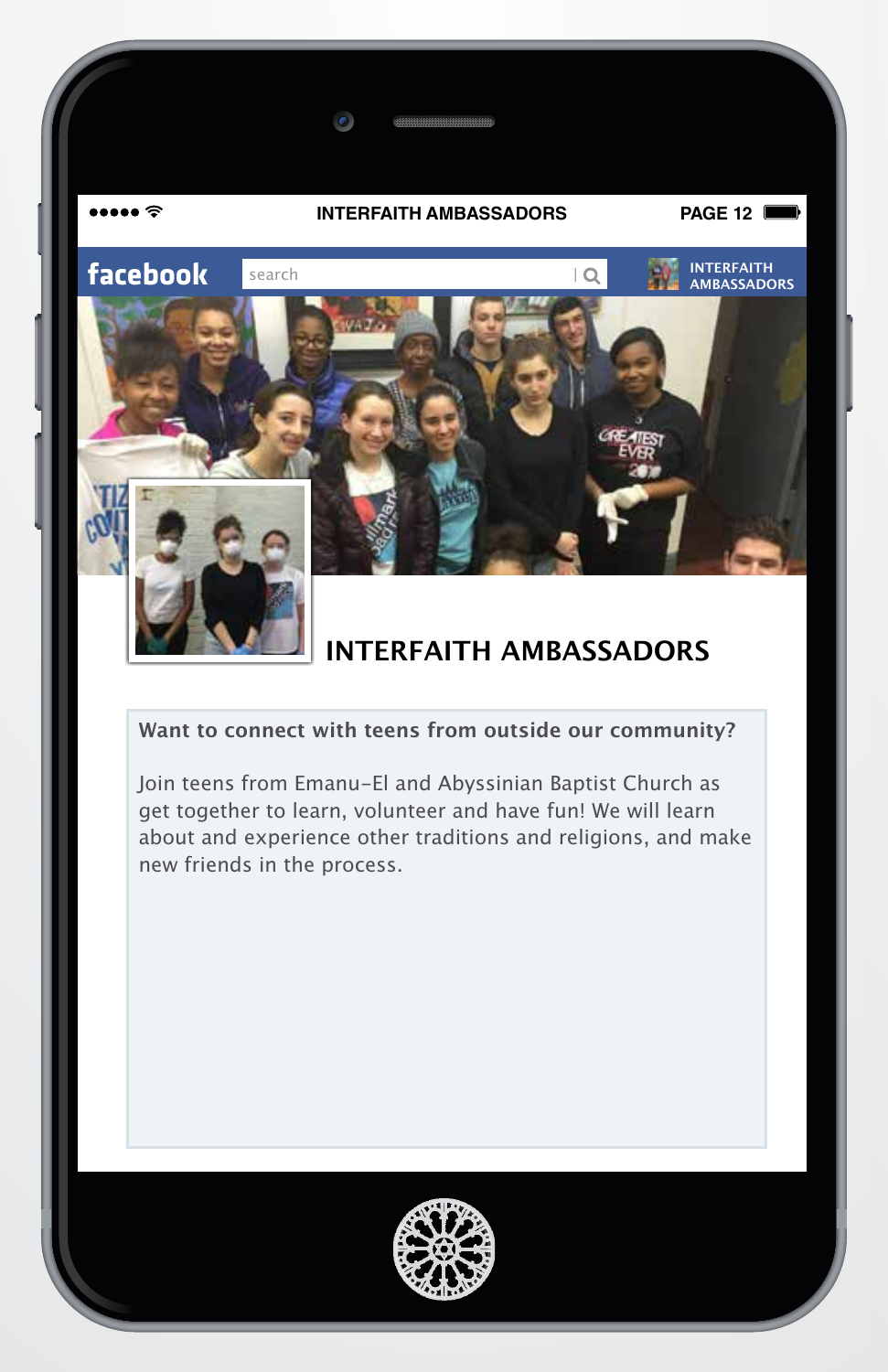#### **TEEN LEADERSHIP COUNCIL PAGE 13**

•••• ≈

#### < Messages Teen Leadership Council Details

Be a leader in the Temple Emanu-El community. Join the Teen Leadership Council!

> Sounds interesting! Who is on the Teen Leadership Council?

Representatives from all of our teen programs can join the Teen Leadership Council. And, if you're not involved in any other teen programs but want to join the Council so you can help plan teen events, you can join us a general teen rep.



Cool! What kind of events do we plan?

All kinds! We plan events for all of the different teen groups to get together and enjoy time together as a community. We also plan community service projects that any teens at Temple Emanu-El can join, like Midnight Run. And we coordinate teen involvement in greater temple events, like Mitzvah Day and the Purim Carnival



Wow! How can I join?

Just come to our first meeting on Sunday, October 1, 7pm. We'll have dinner and start planning the year!

Message

ົດ

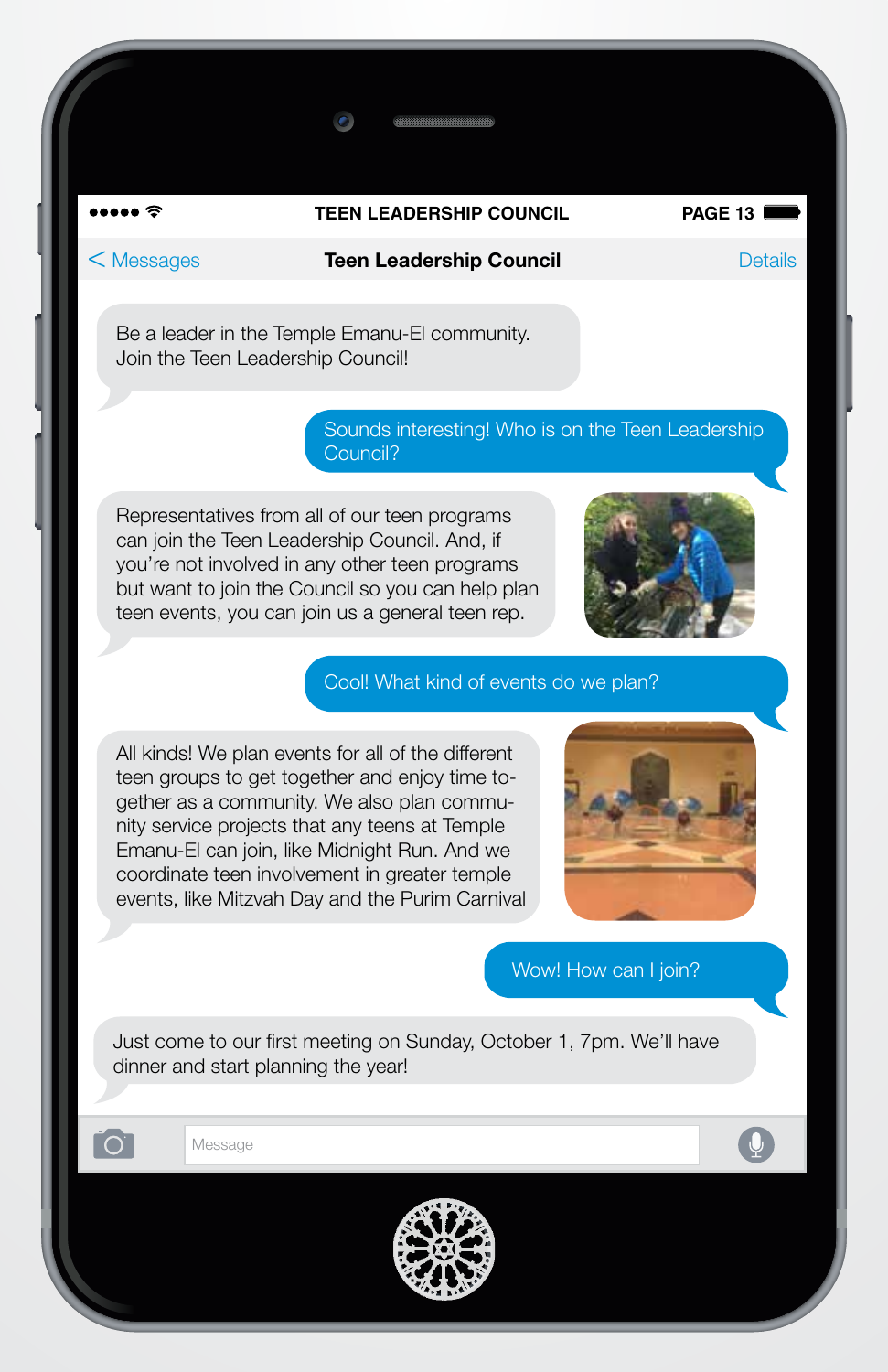#### $\bullet \bullet \bullet \bullet \mathrel{\widehat{\mathop{\mathbf{c}}}}$

# High School Trip

**PAGE 14**



## High School Trip **o** Barcelona



#### ● 2018 likes

High.School.Trip We've had a blast in Prague, London and Atlanta. Join us next year as we travel back to the continent to explore Barcelona! #GoFCBarca #OhMyGaudi

View all comments:

explore.barcelona See amazing Spanish architecture @SagradaFamilia, visit some of Barcelona's open-air markets @LaBoqueria, and explore the medieval streets of @Girona #EatMoreTapas.

Spanish.Jewish.Life Tour Jewish historical sites and spend Shabbat evening with local Reform Jewish teens!

TheDetails Thursday night, February 15–Tuesday, February 20, 2018. \$2,450 plus airfare.

**Liked Comment** O Aì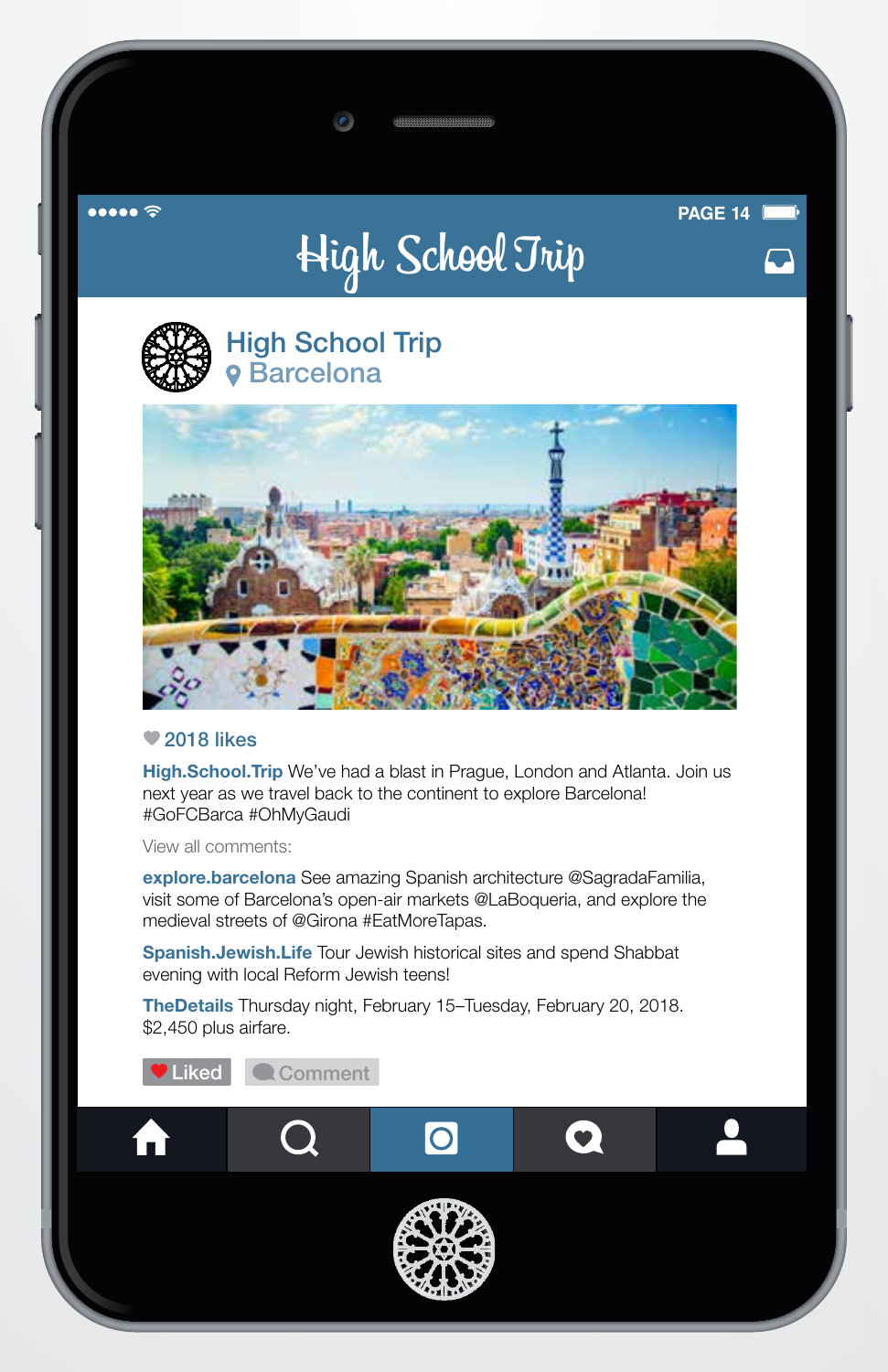#### **CALENDAR**

 $\bullet$ 

 $\bullet \bullet \bullet \bullet \mathrel{\widehat{\mathop{\mathrm{op}}\nolimits}}$ 

| September       |           |                                                                                                                                 |              |
|-----------------|-----------|---------------------------------------------------------------------------------------------------------------------------------|--------------|
|                 | 8         | 4:30-7:00pm, A-TEEM Orientation                                                                                                 |              |
|                 | 10        | 9:30am-12:00pm, Mitzvah Corps First Session                                                                                     |              |
|                 | 11        | 4:00-6:00pm, Mitzvah Corps First Session                                                                                        |              |
| .               | 21        | 12:30-1:30pm, Teen Rosh Hashanah Service                                                                                        |              |
|                 | 24        | 5:00-7:00pm, First session of Tzedek League                                                                                     |              |
| .               | 27        | 6:00-7:30pm, First Teen Philanthropic Committee                                                                                 |              |
| ,,,,            | 30        | 12:30-1:30pm, Teen Yom Kippur Service                                                                                           |              |
| October         |           |                                                                                                                                 |              |
| n A             | 1         | 5:00-7:00pm, First Teen Leadership Council Meeting                                                                              |              |
|                 | 15        | 4:00-6:00pm, First session of Rosh Hodesh                                                                                       |              |
|                 | 16        | 6:00-7:30pm, First session of Confirmation                                                                                      |              |
| November        |           |                                                                                                                                 |              |
| <b>. .</b>      | 12        | 9:30am-12:00pm, Mitzvah Day                                                                                                     |              |
|                 | 12        | 12:00-2:00pm, A-TEEM Seminar                                                                                                    |              |
| <b>December</b> |           |                                                                                                                                 |              |
| .               | 10        | 12:00–2:00pm, Teen Leadership Lunch                                                                                             |              |
| January         |           |                                                                                                                                 |              |
|                 | $12 - 15$ | 8th Grade New Orleans Trip                                                                                                      |              |
| .               | 26        | 6pm-12:30am, Midnight Run                                                                                                       |              |
| February        |           |                                                                                                                                 |              |
|                 | $8 - 11$  | 9th Grade Civil Rights Trip                                                                                                     |              |
| . .             | $15 - 20$ | High School Barcelona Trip                                                                                                      |              |
| D O             | 25        | 12-2pm, A-TEEM Seminar                                                                                                          |              |
| March           |           |                                                                                                                                 |              |
| .               | 4         | 10am-2:30pm, Purim Carnival                                                                                                     |              |
| April           |           |                                                                                                                                 |              |
| .               | 20        | 7:00-10:00pm, Teen Leadership Shabbat                                                                                           |              |
| May             |           |                                                                                                                                 |              |
| D O             | 6         | 12-2pm, A-TEEM Seminar                                                                                                          |              |
| ) 0             | 17        | 6:00-8:30pm, Confirmation Family Dinner and Rehearsal                                                                           |              |
|                 | 20        | 10:30am-11:30am, Confirmation Ceremony                                                                                          |              |
|                 |           | More events will be scheduled! Watch our website and your email to<br>learn about upcoming events for teens at Temple Emanu-El. |              |
| 7th Grade       |           | ● 8th Grade<br>• 9th Grade • 10th-12th Grade<br>Community Service                                                               |              |
|                 |           | Calendars                                                                                                                       | <b>Inbox</b> |